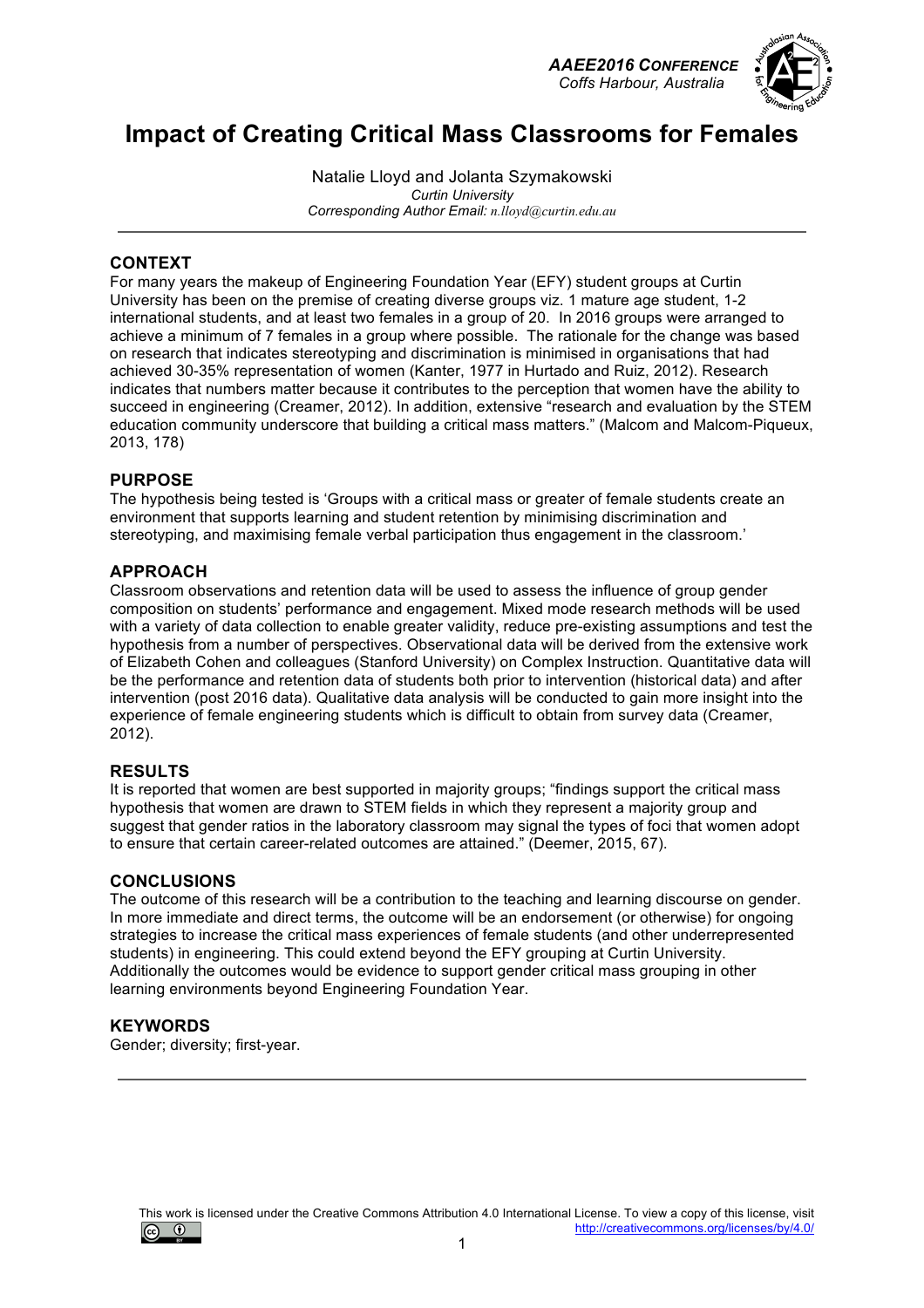# **Introduction**

For many years the makeup of the common first year Engineering Foundation Year (EFY) student groups at Curtin University has been on the premise of creating diverse classroom groups viz. 1 mature age student, 1-2 international students, and at least two females, in a group of around 20 students (19 on average, 24 maximum). The groups are allocated students on the basis of their similar academic background determined upon their prior educational exposure and achievement in mathematics, physics and chemistry. The group system is a mechanism whereby a group of around 20 students is timetabled as a whole, that is, the group of 20 students progress through the foundation year together; attending all the same lectures, workshops, laboratories and tutorials for all core units; of which there are four per semester. A group of 20 students may be combined with a second group for larger tutorials and workshops in most units. The grouping system has been attributed to the strong retention rate which has been around 95% since the inception of the EFY.

In 2016 most on-shore campus EFY groups were arranged to achieve a minimum of 7 females in a group where possible. The rationale for the change was based on research that indicates stereotyping and discrimination is minimised in organisations that had achieved 30- 35% representation of women (Kanter, 1977 in Hurtado and Ruiz, 2012). Research indicates that numbers matter because it contributes to the perception that women have the ability to succeed in engineering (Creamer, 2012). In addition, extensive "research and evaluation by the STEM education community underscore that building a critical mass matters. This work also provides clues as to what effectively builds and sustains diversity." (Malcom and Malcom-Piqueux, 2013, 178). Offshore campus EFY groups were not arranged with gender composition in mind and are presently excluded from the research. Some groups at the onshore campus have gender parity or a majority of females not by design but due to incoming students' prior subject choices and level of attainment in mathematics (the female students typically complete Specialist Mathematics at secondary school).

This research is examining the impact of the changes to the grouping system. The aim is to analyse the effect of different groups' gender composition on the female students' motivation, verbal participation, and perceptions of discrimination or stereotyping, career aspirations and engagement. In conjunction with student feedback, classroom observations and retention data will be used to assess the influence of group gender composition on students' performance and engagement. It is envisioned that the outcome will be evidence that the gender composition of groups is important to enhance student experience, engagement and retention.

# **Purpose**

The hypothesis being tested is 'Groups with a critical mass or greater of female students create an environment that supports learning and student retention by minimising discrimination and stereotyping, and maximising female verbal participation thus engagement in the classroom.'

The 2016 on-shore campus had 16 groups with no female students, 5 groups with 5-10% females (average 7%), 4 groups with around one third females (average 35%), and 4 groups with more than 50% females (average 58%). The average group size is 19 students in 2016.

At present, more females than males attain higher ATAR in the 80+ range (80 is the minimum score for direct entry into Engineering at Curtin University); more females are enrolled in Western Australian Certificate of Education subjects (these subjects being necessary to attain a ranking for university entry). However, prerequisite and recommended subjects for engineering direct entry are predominately taken by male students. For instance, the male to female ratio of students undertaking Physics Stage 3 or Mathematics Specialist is around 3 to 1. The engineering applicant and intake is predominantly male (86% male in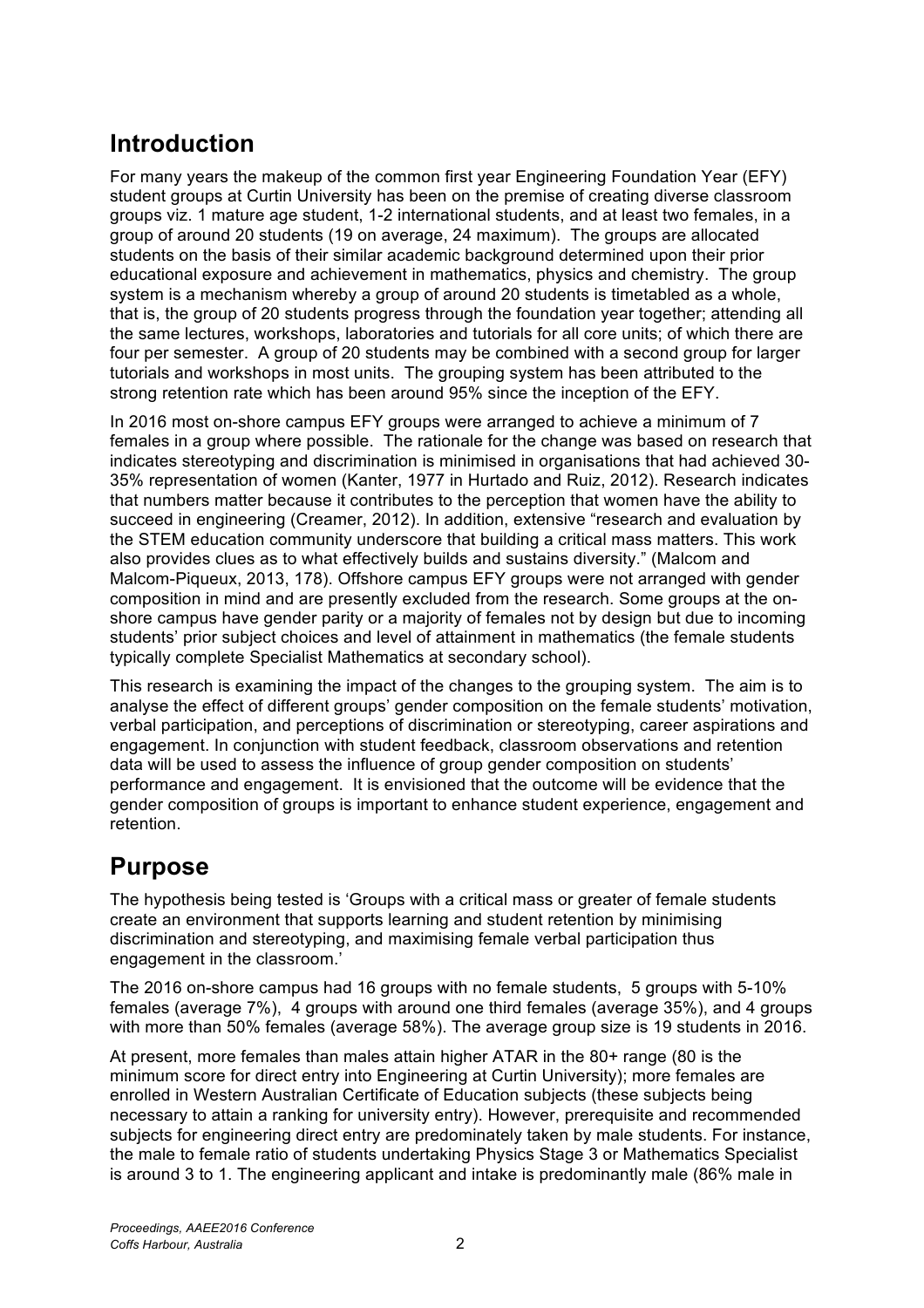2016 at Curtin University). Of the female students who enter the course directly, almost one third have taken Mathematics Specialists, hence, 3 of the 13 groups with female students were based on Mathematics Specialist prior competency and these had percentages of females of 33% (B3), 35% (B5) and 69% (A8). The groups with female students are shown in Table 1.

| Group<br>Label | Number of<br><b>Students</b> | Number of<br><b>Female</b><br><b>Students</b> | Percentage<br>of Females |
|----------------|------------------------------|-----------------------------------------------|--------------------------|
| C <sub>3</sub> | 20                           | 1                                             | 5.0%                     |
| C <sub>4</sub> | 17                           | 1                                             | 5.9%                     |
| <b>B4</b>      | 16                           | 1                                             | 6.25%                    |
| <b>B1</b>      | 20                           | $\overline{2}$                                | 10.0%                    |
| C <sub>6</sub> | 19                           | 3                                             | 15.8%                    |
| B <sub>3</sub> | 18                           | 6                                             | 33.3%                    |
| D <sub>3</sub> | 20                           | 7                                             | 35.0%                    |
| <b>B5</b>      | 17                           | 6                                             | 35.3%                    |
| A6             | 24                           | 9                                             | 37.5%                    |
| C7             | 19                           | 10                                            | 52.6%                    |
| A <sub>5</sub> | 20                           | 11                                            | 55.0%                    |
| D <sub>2</sub> | 20                           | 11                                            | 55.0%                    |
| A <sub>8</sub> | 13                           | 9                                             | 69.2%                    |

**Table 1: Group composition 2016 – showing only groups with female students**

If we can enhance the EFY experience and retain more female students, the flow-on effect may increase female applicants to Curtin University engineering. This aligns with one of the key recommendations of the Australian Council of Engineering Deans in which addressing the supply and quality of engineering graduates required "increasing diversity in engineering workplaces supported by engineering education programs" (King, 2008, 18).

Whilst retention of students is very high; this has not previously been scrutinised based on gender. Student feedback consistently indicates high satisfaction with the EFY learning experience; however, feedback has previously never been scrutinised based on gender nor has feedback previously been sought that discriminates or supposes the experience may be influenced by gender or gendered compositions of groups. Full-papers are subject to a double-blind peer-review process (two reviewers will assess the paper without knowing the identity of the author(s) of the manuscript submitted, as well as the author(s) not knowing who the reviewers were). Draft papers submitted should not include author details (names, affiliations or e-mails). Before submission, authors should inspect their documents and remove any personal information that may have been embedded through the authoring word processer or PDF converter.

# **Approach**

The framework to support this is Complex Instruction and STEM Gender research. Mixed mode research methods will be used with a variety of data collection to enable greater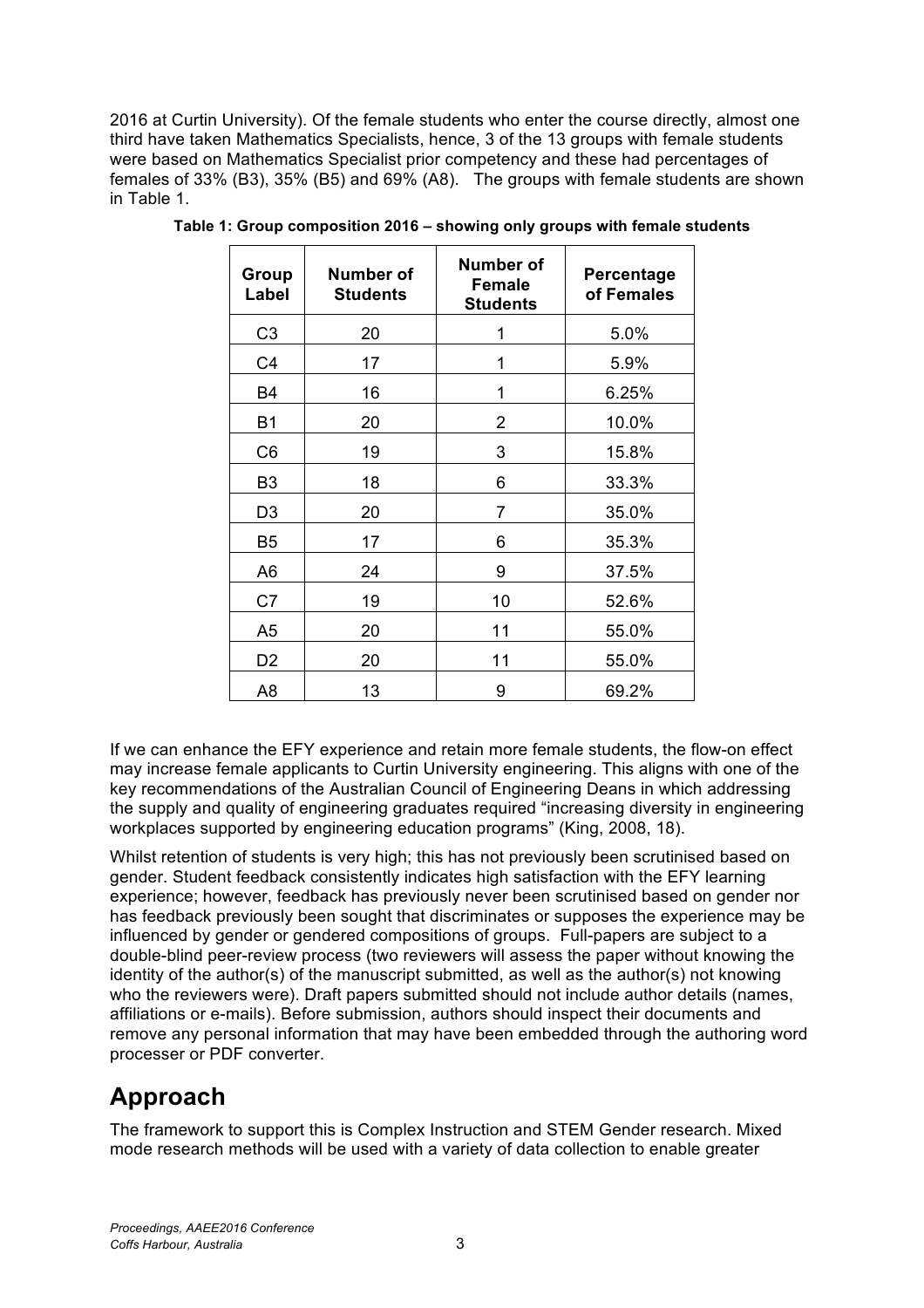validity, reduce pre-existing assumptions and test the hypothesis from a number of perspectives.

Observational data will be derived from the extensive work of Elizabeth Cohen and colleagues (Stanford University) on Complex Instruction viz. participation is key to learning in groups and participation may be assessed using a systematic Teacher Observation Instrument and Whole Class Observation Instrument. The instrument has been tailored by the authors and records the whole room layout, gender compositions of groups and clusters (students working together within the group classroom), observations on participation of each cluster member for a 10 second interval over the course of the lesson. For each 10 second interval the observer records the task being undertaken (instructions, research, writing, note taking) by the cluster member. It is anticipated that there may be changes in the roles during the course of the lesson (workshop, tutorial, and laboratory) and changes in who leads activity and who is following directions. At the time of writing, 17 class room observations have been conducted. The 17 observations were: 4 x Engineering Foundations Design and Processes (Engineers without Borders design unit) workshops; 2 x Engineering Foundations Principles and Communications workshop (conceive, design, implement, operate project based unit); 1 x Materials laboratory; 1 x Materials Workshop; 1 x Electrical laboratory; 1 x Electrical tutorial; 1 x Physics workshop; 3 x Mathematics workshops; 1 x Engineering Successes and Failures workshop; and 2 x Engineering Mechanics Workshop (which was run as a traditional tutorial). The authors (and University) define Workshops as student-centred activities facilitated by a staff member, whilst Tutorials are tutor-led activities typically involving the tutor demonstrating or modelling solutions. A sample classroom cluster observation note is shown in Figure 1.

Quantitative data will be the performance and retention data of students both prior to intervention (historical data) and after intervention (post 2016 data). This data is not currently finalised; however, retention of female students from semester 1 to semester 2, 2016 is at 92.5% with attrition due to course completion, withdraw, termination or leave of absence is 7.5%.

Qualitative data analysis will be conducted to gain more insight into the experience of female engineering students which is difficult to obtain from survey data e.g. personal and broader ranging impacts on their participation and engagement such as extra-curricular options and university culture as seen in prior research (Creamer, 2012). Qualitative and quantitative Likert scale data will be sought from participants on their perceptions of their experiences in EFY groups and measures assessing experiences of stereotyping and discrimination. Data will be compared with previous research conducted in artificially created small group activities of engineering problem solving (Dasgupta et. al, 2015). At the time of writing, the survey instrument has been generated and distributed with 45 responses, of which, 10 were from female respondents. The instrument is shown in Appendix A and includes questions on age. It is anticipated that age of respondents may impact on their perceptions.

### **Results**

The authors have not completed the observations and qualitative or quantitative analysis at the time of writing; however, preliminary data has been obtained and is discussed below.

It is interesting to note that some observations were not necessarily the focus of the research but have led to concern about unintended gendered messages being delivered in the engineering classroom. Classroom observation included the following:

Female tutors were lead tutors in 12 of the 17 classrooms observed. However, in some classrooms such as the Engineering Foundations Design and Processes (Engineers without Borders design unit) workshops, the female tutors delivered the communications aspects of the session, whereas technical support and details were provided by male tutors.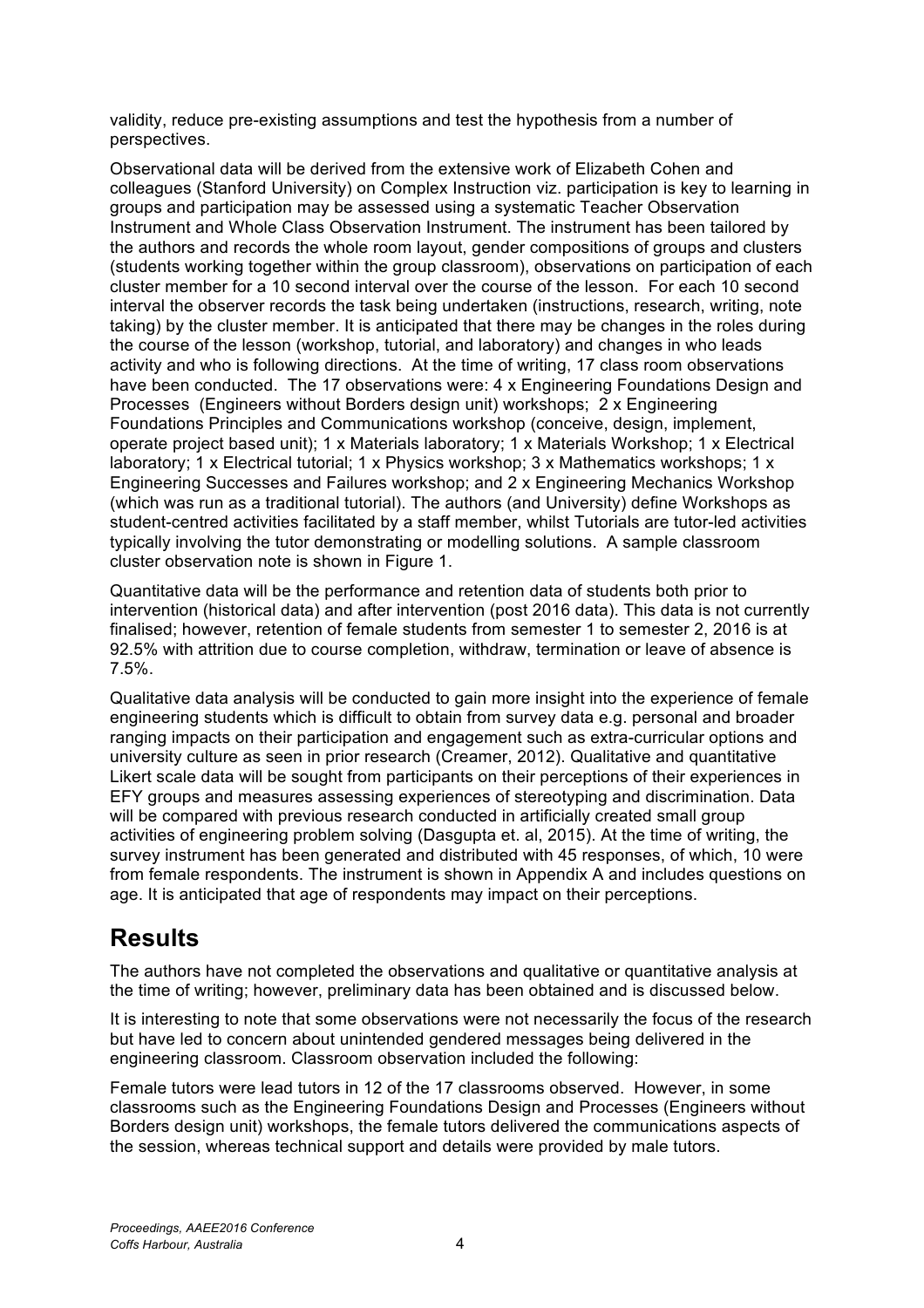This is a function of the background of the tutors for this unit, that is, the females are all English language specialists, humanities trained, and native English speakers, whereas the male tutors are all international post graduate research students in engineering. The authors feel this gendered division of delivery reinforces stereotyping of engineering communication being the domain of female engineers only, and a devaluing of the communication and team work skills required for engineering may arise by this unconscious bias. This has been concluded by other researchers who have indicated there are stereotypically feminine competencies important to engineering that are under-rated by senior male engineers (Male, Bush and Murray 2009).

**Observation Protocol** 

| <b>Room Layout</b> |           |      |          | Date          |                |
|--------------------|-----------|------|----------|---------------|----------------|
|                    |           |      |          | Time          |                |
|                    | M(G)      |      | E)       | <b>Unit</b>   |                |
|                    |           |      |          | <b>Room</b>   |                |
|                    | M(B)      | M(A) | (F)<br>⊢ | Group         | Observation 18 |
|                    |           |      |          |               |                |
|                    | Cluster 1 |      |          | Front of Room |                |

Observe each person for 10 seconds. Note whether they spoke (x if yes, xif no). Note their interaction with their group. Observe the next group member for 10 seconds.

|  |   |             |   | ate                      |
|--|---|-------------|---|--------------------------|
|  |   | isten       |   | Off task                 |
|  |   |             |   | <br><br><br><br>Off task |
|  |   | isten       |   | <br><br><br><br>Off task |
|  |   | isten       |   | <br><br><br><br>_ooking  |
|  |   |             |   | <br><br>                 |
|  |   | Questioning | v | oking                    |
|  |   |             |   | haard                    |
|  | v |             |   | <br><br><br><br>fftask   |

**Figure 1 Small Cluster Observation Instrument Sample**

Students self-select their small working clusters within the classroom; typically 2 to 6 students working together at a table constitute a cluster. It was observed that a cluster was slightly more likely to be all-male and those clusters that did have females in the cluster, were almost exclusively all female or more than 50% female. It should be noted that classrooms of all-male groups have been observed. The observed classrooms with mixed gender compositions had percentages of females ranging from 4% (1 out of 26) in C3 through to 78 % (7 out of 9) in A8. This reflects the makeup of the groups as designed. When asked why they had chosen to work in a particular cluster, students stated they chose people in the cluster who they knew would work at the same proficiently and level of dedication towards achieving the same goals, for example, the goal to achieve a high distinction. They felt the decision of who to work with was not based on gender; however, the female clusters all had a similar drive to achieve high grades. Whilst many variables may affect the selfselection of groups, including a negative propensity to select others with a similar learning style (Halstead and Martin 2002), the advantage of self-selected groups in engineering taskorientated activities is an enhanced sense of responsibility towards achieving a goal which can lead to enhanced "trust, cohesion and cooperation of the teams." (Zhou and Pazos 2014, 3006).

The cluster observations can be summarised by the following: Group dynamics were influenced by personality; with extroverted students taking the lead in discussion and group talk. Introverted students of any gender tended to produce work whilst staying quietly on task. The all-female clusters tended to be more vocal and were highly engaged and motivated to get on task and remain on task. The all-female clusters had no hesitation to answer question, volunteer solutions or share to the whole group. The mixed-gender clusters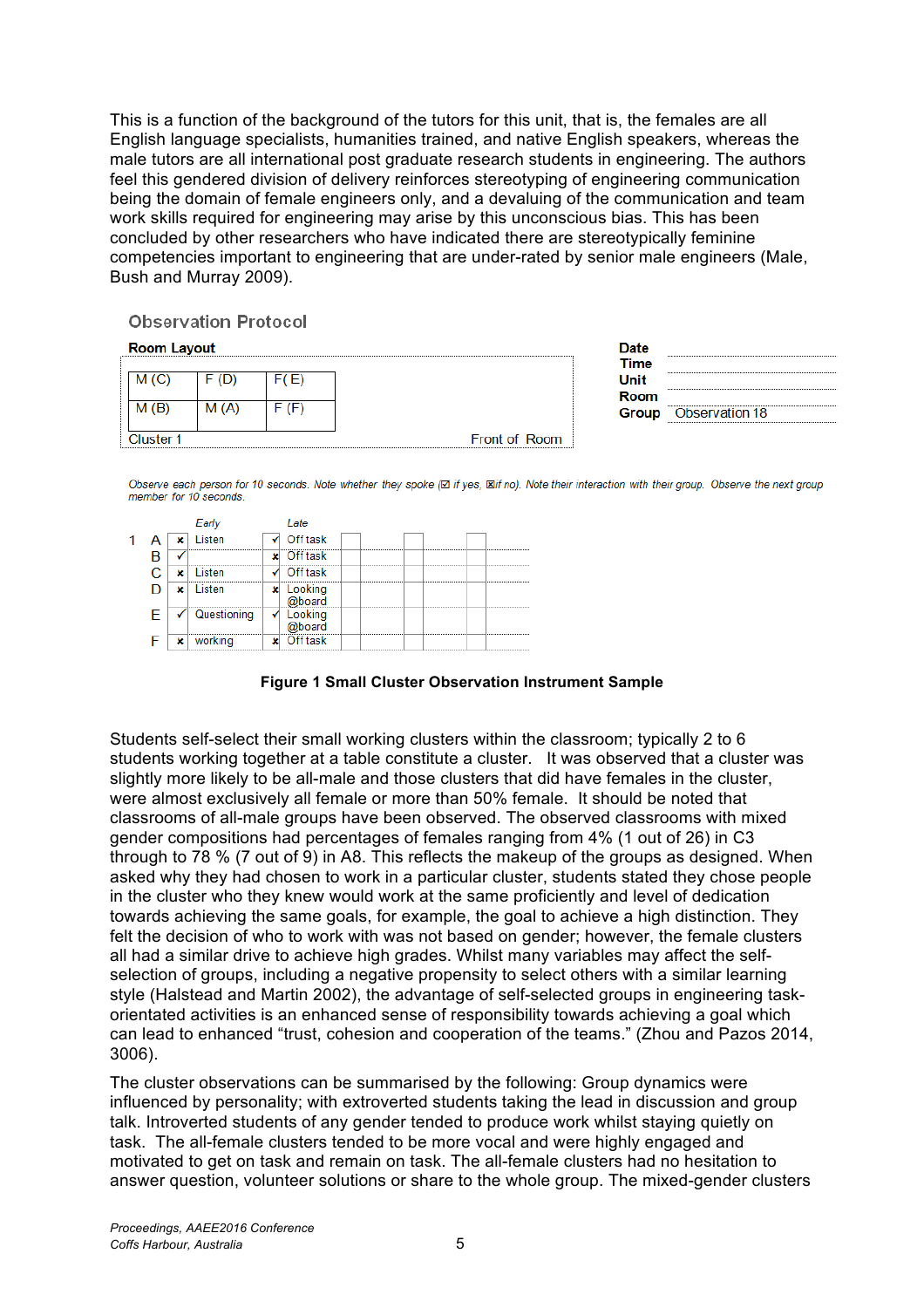that had more females than men (6 of which were observed), appeared to be led by the female students who directed activity with enthusiasm.

The motivation to change the status quo in group gender-composition was based on seminal research by Kanter (in Hurtado and Ruiz 2012) that indicates stereotyping and discrimination is minimised in organisations that had achieved 30-35% representation of women. Eight of 13 mixed gender groups were created with at least one third females in 2016; a significant change to previous practice which distributed the females equally, albeit sparsely, to all groups. Subsequent research in the Science, Technology, Engineering and Mathematics (STEM) space has supported the assertion of a critical mass as being critical women's motivation, verbal participation and career aspirations. It is reported that women are best supported in majority groups; "The current findings support the critical mass hypothesis that women are drawn to STEM fields in which they represent a majority group and suggest that gender ratios in the laboratory classroom may signal the types of foci that women adopt to ensure that certain career-related outcomes are attained." (Deemer, 2015, 67). Our preliminary observations also support this; hover, data collection is still ongoing and retention data will not be available until 2017.

# **Conclusions**

The outcome of this research will be a contribution to the teaching and learning discourse on gender. In more immediate and direct terms, the outcome will be an endorsement (or otherwise) for ongoing strategies to increase the critical mass experiences of female students (and other underrepresented students) in engineering. This could extend beyond the EFY grouping at Curtin University. Additionally the outcomes would be evidence to support gender critical mass grouping in other learning environments beyond engineering foundation year. This research is examining the impact of one strategy to increase diversity. Another strategy initiated by the first author, active in 2017, is a relaxation and broadening of pre-requisite requirements. This responds to the unequal uptake of Physics and Mathematics Specialist at secondary schools which has a flow-on effect of a gendered engineering intake. The impact of these strategies combined will be more evident in 2017.

# **References**

- Carlsen, B., & Glenton, C. (2011). What about N? A methodological study of sample-size reporting in focus group studies. *BMC Medical Research Methodology, 11*, 26. doi: http://dx.doi.org/10.1186/1471-2288-11-26
- Creamer, E. G. (2012). Effects of numeric representation of women on interest in engineering as a career. *American Journal of Engineering Education, 3*(1), 12. doi: 10.19030/ajee.v3i1.6884
- Dasgupta, N., Scircle, M. M., & Hunsinger, M. (2015). Female peers in small work groups enhance women's motivation, verbal participation, and career aspirations in engineering. *Proceedings of the National Academy of Sciences, 112*(16), 4988-4993. doi: 10.1073/pnas.1422822112
- Deemer, E. D. (2015). Women's science major satisfaction: Regulatory focus and the critical mass hypothesis. *Journal of Career Development, 42*(1), 60-71. doi: 10.1177/0894845314543190
- Halstead, A., & Martin, L. (2002). Learning styles: A tool for selecting students for group work. *International Journal of Electrical Engineering Education, 39*(3), 245-252. doi: 10.7227/ijeee.39.3.8
- Hurtado, S., & Ruiz, A. (2012). The climate for underrepresented groups and diversity on campus. Los Angeles, CA: Higher Education Research Institute.
- Kanter, R. M. (1977). Some effects of proportions on group life: Skewed sex ratios and responses to token women. *American Journal of Sociology, 82*(5), 965-990. Retrieved from http://www.jstor.org/stable/2777808
- King, R. (2008). Addressing the supply and quality of engineering graduates for the new century. Sydney: Australian Learning and Teaching Council. Retrieved from http://www.olt.gov.au/projectensuring-supply-quality-uts-2006
- Malcom, S. M., & Malcom-Piqueux, L. E. (2013). Critical mass revisited: Learning lessons from research on diversity in STEM fields. *Educational Researcher, 42*(3), 176-178. doi: 10.3102/0013189x13486763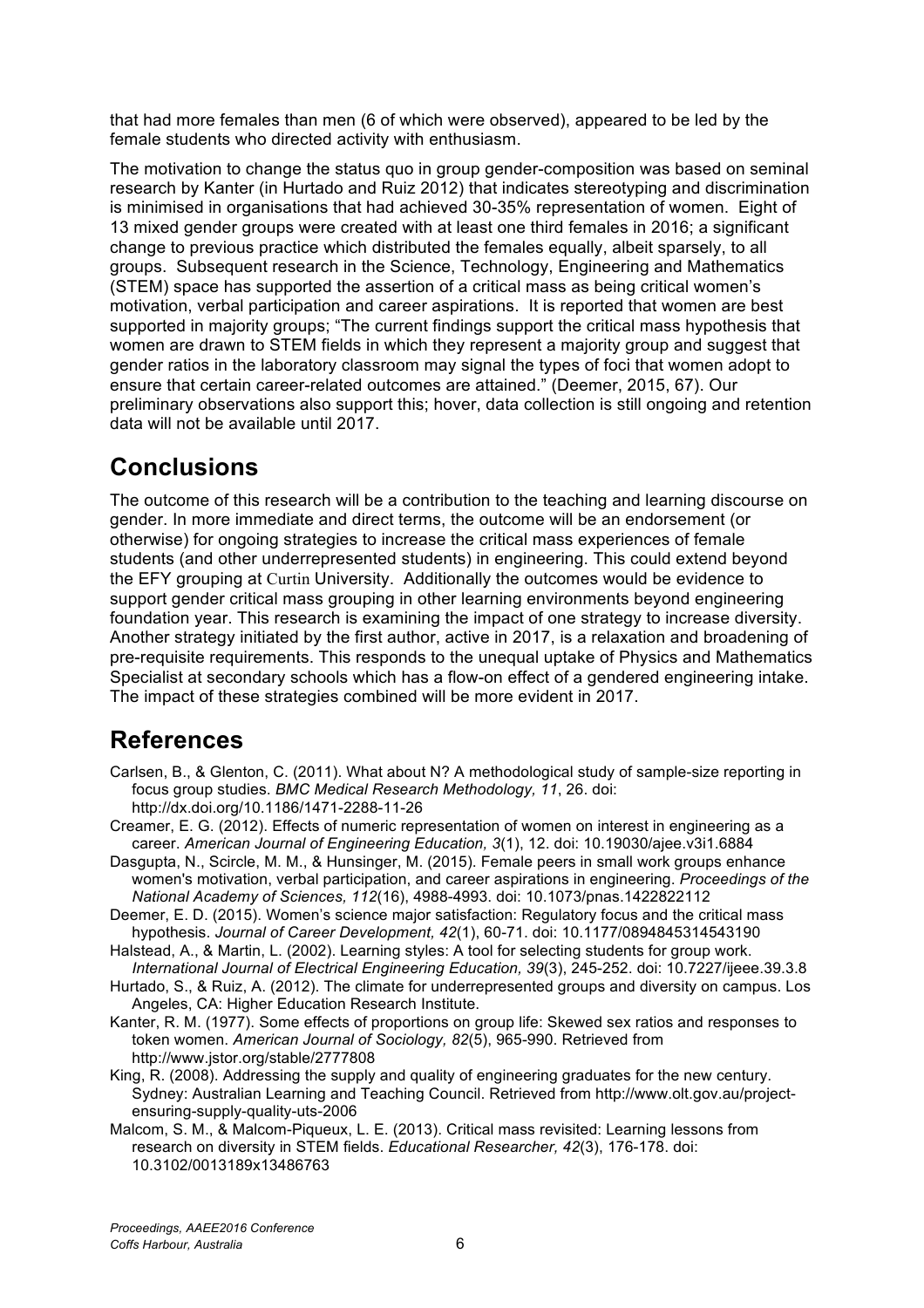- Male, S. A., Bush, M. B., & Murray, K. (2009). Think engineer, think male? *European Journal of Engineering Education, 34*(5), 455-464. doi: 10.1080/03043790903137759
- Zhou, Z., & Pazos, P. (2014). Managing engineering capstone design teams: A review of critical issues and success factors. *IIE Annual Conference. Proceedings*, 3006.

### **Acknowledgements**

This research was funded by an internal University grant and has ethics research approval, approval number RD-SE-17-16.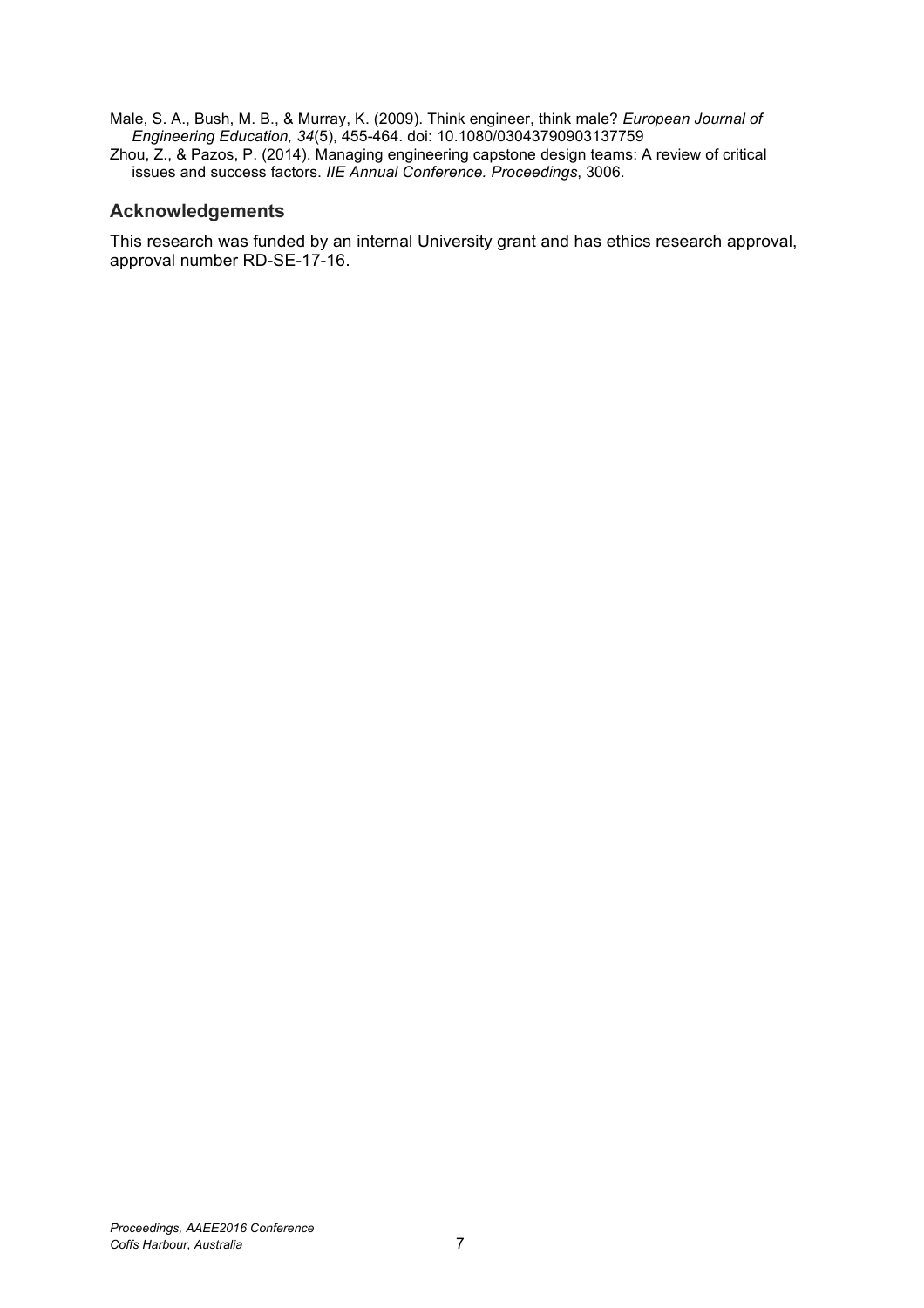### **Appendix A: Survey Instrument for Data Collection**

|                   | Thank you for participating in this survey about your experience of Engineering<br>Foundation Year. What you say will be used to help improve the first year          |  |  |  |  |  |
|-------------------|-----------------------------------------------------------------------------------------------------------------------------------------------------------------------|--|--|--|--|--|
|                   | experiences of future students. Please take 20 minutes to provide feedback on your                                                                                    |  |  |  |  |  |
|                   | experience of Engineering Foundation Year (EFY), your study habits, motivation,                                                                                       |  |  |  |  |  |
|                   | support and experiences in engineering. This survey is in 3 parts: A. About You and                                                                                   |  |  |  |  |  |
|                   | Your Study                                                                                                                                                            |  |  |  |  |  |
|                   | B. About Group Work and Experiences in EFY                                                                                                                            |  |  |  |  |  |
|                   | C. About your motivation and support                                                                                                                                  |  |  |  |  |  |
|                   | Your response is private, confidential and anonymous. In accordance with Curtin                                                                                       |  |  |  |  |  |
|                   | Human Research and Ethics Guidelines, a copy of the Participant Information Form                                                                                      |  |  |  |  |  |
|                   | can be found here PICF.pdf and the Survey Consent Form can be found here                                                                                              |  |  |  |  |  |
|                   | Consent.pdf (opens in new windows). Completion of an anonymous questionnaire is                                                                                       |  |  |  |  |  |
|                   | considered evidence of consent to participate in the study. Please click on the button                                                                                |  |  |  |  |  |
|                   | below to begin the survey.                                                                                                                                            |  |  |  |  |  |
| Part A:           | About how many hours a week do you generally spend studying? Studying may                                                                                             |  |  |  |  |  |
| About You         | include listening to Echos, reading, research, note taking, doing practice problems,                                                                                  |  |  |  |  |  |
| and Your          | etc                                                                                                                                                                   |  |  |  |  |  |
| Study             | About what proportion of this study time is done with peers?                                                                                                          |  |  |  |  |  |
|                   | What year of engineering are you currently enrolled in (for most enrolled units)?                                                                                     |  |  |  |  |  |
|                   | What is your current Major(s)?                                                                                                                                        |  |  |  |  |  |
|                   | What is your age?                                                                                                                                                     |  |  |  |  |  |
|                   | What is your gender?                                                                                                                                                  |  |  |  |  |  |
|                   | Male $(1)$<br>m                                                                                                                                                       |  |  |  |  |  |
|                   | Female (2)<br>m                                                                                                                                                       |  |  |  |  |  |
|                   | Other $(3)$<br>m                                                                                                                                                      |  |  |  |  |  |
|                   | I identify as a person of cultural, gender or language minority in EFY                                                                                                |  |  |  |  |  |
|                   | True $(1)$<br>m                                                                                                                                                       |  |  |  |  |  |
|                   | Neither true nor false (2)<br>m                                                                                                                                       |  |  |  |  |  |
|                   | False (4)<br>m                                                                                                                                                        |  |  |  |  |  |
|                   |                                                                                                                                                                       |  |  |  |  |  |
| Part B:           |                                                                                                                                                                       |  |  |  |  |  |
| <b>About Your</b> | Challenge: In engineering group situations in EFY rate how you found the group work<br>on the scale of challenge where 100 is the most challenging and 0 is the least |  |  |  |  |  |
| Experiences       | challenging                                                                                                                                                           |  |  |  |  |  |
| in                | Workshops- problem solving (1)<br>$\bullet$                                                                                                                           |  |  |  |  |  |
| Engineering       | Unit A group tasks (2)<br>$\bullet$                                                                                                                                   |  |  |  |  |  |
| <b>First Year</b> | Unit B group tasks (3)<br>$\bullet$                                                                                                                                   |  |  |  |  |  |
|                   | Laboratories - conducting labs (4)                                                                                                                                    |  |  |  |  |  |
|                   | Threat: In engineering group situations in EFY rate how you found the group work on                                                                                   |  |  |  |  |  |
|                   | the scale of threat where 100 is the most threatening and 0 is the least threatening                                                                                  |  |  |  |  |  |
|                   |                                                                                                                                                                       |  |  |  |  |  |
|                   | Workshops- problem solving (1)                                                                                                                                        |  |  |  |  |  |
|                   | Unit A group tasks (2)                                                                                                                                                |  |  |  |  |  |
|                   | Unit B group tasks (3)                                                                                                                                                |  |  |  |  |  |
|                   | Laboratories - conducting labs (4)                                                                                                                                    |  |  |  |  |  |
|                   | Have you ever experienced any of the following forms of discrimination or                                                                                             |  |  |  |  |  |
|                   | stereotyping? (select as many as apply)                                                                                                                               |  |  |  |  |  |
|                   | Verbal comments (1)<br>q                                                                                                                                              |  |  |  |  |  |
|                   | Offensive visual images (2)<br>q<br>Exclusion (3)                                                                                                                     |  |  |  |  |  |
|                   | q<br>Sexually suggestive behaviour, such as leering or staring (4)                                                                                                    |  |  |  |  |  |
|                   | q<br>Sexually explicit emails, text messages or posts on social networking sites (5)<br>q                                                                             |  |  |  |  |  |
|                   | Comments about your private life or the way you look (6)<br>q                                                                                                         |  |  |  |  |  |
|                   | Inflexibility regarding your need to care for children or people who depend on<br>q                                                                                   |  |  |  |  |  |
|                   | you for care (7)                                                                                                                                                      |  |  |  |  |  |
|                   | Comments/assumptions about your (in)ability based on gender (8)<br>q                                                                                                  |  |  |  |  |  |
|                   | Other, or unsure, please specify below (9)                                                                                                                            |  |  |  |  |  |
|                   | Have you ever reported an incident of discrimination to the University or person of                                                                                   |  |  |  |  |  |
|                   | responsibility in the University (lecturer, tutor, counsellor, director, Head of area, etc)?                                                                          |  |  |  |  |  |
|                   | Yes (1) If you are comfortable to do so, describe the experience(s) of<br>m<br>discrimination you have encountered:                                                   |  |  |  |  |  |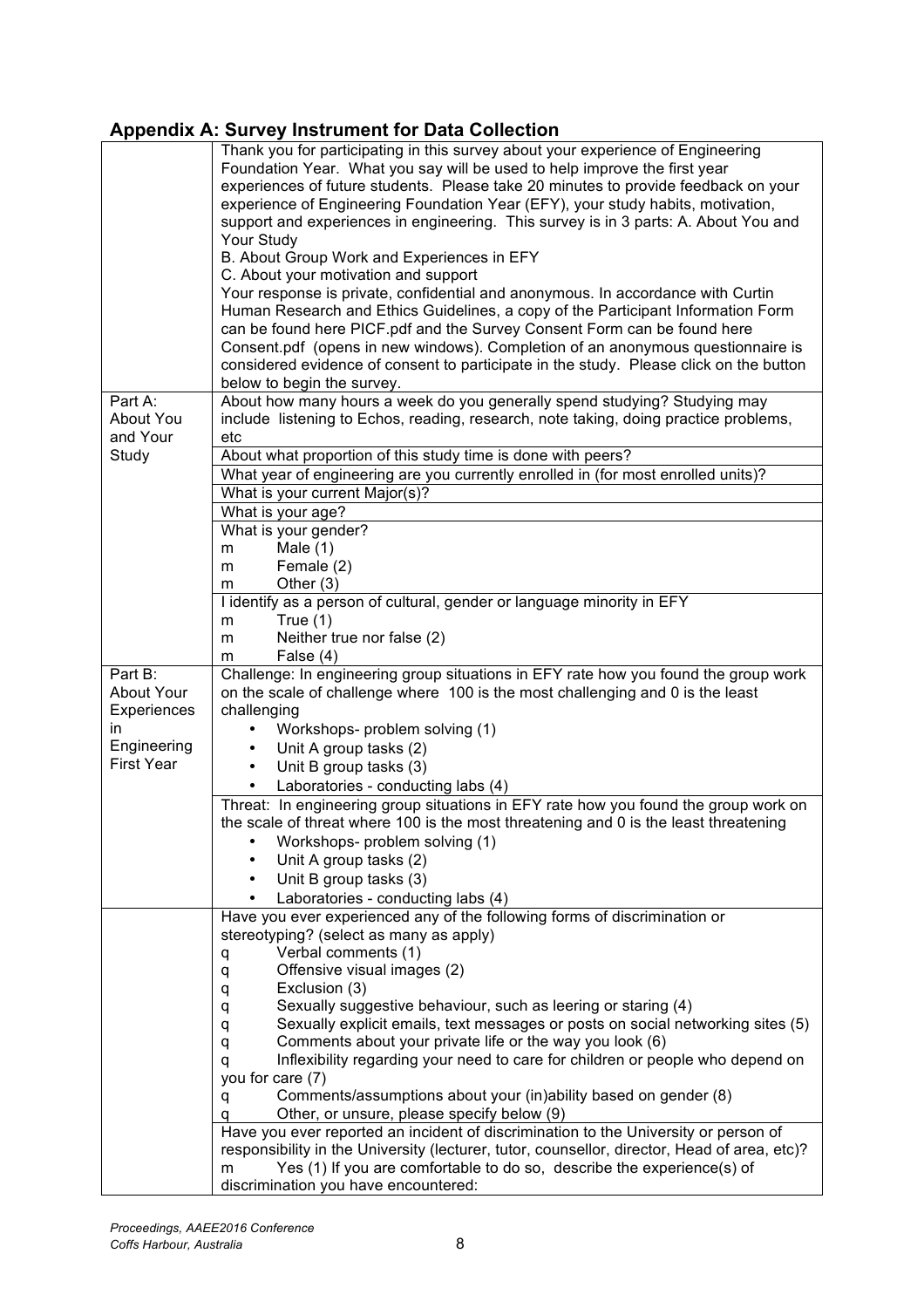|                    | No(2)<br>m                                                                                                   |
|--------------------|--------------------------------------------------------------------------------------------------------------|
|                    | How would you rate your group work experiences in EFY units?                                                 |
|                    | Strongly agree (1)<br>Somewhat agree (2) Neither agree nor disagree (3)                                      |
|                    | Somewhat disagree (4) Strongly disagree (5)                                                                  |
|                    | I had equal contribution to all peers (1)<br>€                                                               |
|                    | I participated less than other peers (2)<br>€                                                                |
|                    | My voice was heard less than other peers (3)<br>€                                                            |
|                    | €<br>I participated actively (4)                                                                             |
|                    | I felt my gender was distinctive (5)<br>€                                                                    |
|                    | €<br>My input was helpful to solving problems (6)                                                            |
|                    | Think of a situation in EFY in which you had negative feelings. (Select up to 6 items                        |
|                    | that contributed to these feelings.)                                                                         |
|                    | It was boring (0)<br>q                                                                                       |
|                    | It was difficult (1)<br>q                                                                                    |
|                    | I felt disconnected to the learning (2)<br>q                                                                 |
|                    | The teacher did not care (3)<br>q                                                                            |
|                    | I was a nobody/ignored (4)<br>q                                                                              |
|                    | No one knew about my background or experiences (5)<br>q                                                      |
|                    | I was identified/labelled negatively (6)<br>q                                                                |
|                    | No one liked me or cared about me (7)<br>q                                                                   |
|                    | I was not good on this subject (8)                                                                           |
|                    | q<br>There were struggles and issues at home (9)                                                             |
|                    | q<br>I could not share my thoughts or opinion (10)                                                           |
|                    | q                                                                                                            |
|                    | I did not understand the materials (11)<br>q<br>No one was interested in me or my thoughts and opinions (12) |
|                    | q                                                                                                            |
| Part C:            | Other $(13)$<br>q                                                                                            |
|                    | Please respond to these questions based on your past or current experience with the                          |
| About Your         | recruitment and admission process.                                                                           |
| Support,           | Not Applicable or Unsure (3)<br>True $(1)$ False $(2)$                                                       |
| <b>Motivations</b> | I was recruited to enter the engineering profession because I am a person of<br>€                            |
| and Career         | gender, language and/or cultural minority (1)                                                                |
| Aspirations        | I was encouraged to apply into the engineering program because of my<br>€                                    |
|                    | gender (2)                                                                                                   |
|                    | I was informed that my gender was of value in the engineering profession (3)<br>€                            |
|                    |                                                                                                              |
|                    | I was told that there was a need for engineers of diverse gender, cultural and<br>€                          |
|                    | language backgrounds (4)                                                                                     |
|                    | I have/had a lecturer/professor/instructor who shared my<br>€                                                |
|                    | gender/cultural/ethnic background (1)                                                                        |
|                    | I identify with other classmates in terms of shared experiences and<br>€                                     |
|                    | commitment (2)                                                                                               |
|                    | I have/had opportunities to discuss and share our learning (progress and<br>€                                |
|                    | challenges) with other classmates on an on-going basis (3)                                                   |
|                    | I have/had a sense of true friendship and camaraderie with my peers (4)<br>€                                 |
|                    | I have/had opportunities to discuss issues relating to our gender or cultural<br>€                           |
|                    | and ethnic backgrounds and experiences with my peer group (5)                                                |
|                    | I feel that I have a voice in my classes and that my perspectives and opinions<br>€                          |
|                    | are welcomed (6)                                                                                             |
|                    | I feel supported in expressing my opinions and perspectives (7)<br>€                                         |
|                    | I rarely felt excluded or isolated from my peers or the program (8)<br>€                                     |
|                    | At what age did you first realize that you want to become an engineer?                                       |
|                    | Who or what do you think were your primary forces of influence on your decision to                           |
|                    | become an engineer? (Select up to 3 items that apply the most.)                                              |
|                    | I love solving problems and using maths (1)                                                                  |
|                    | q                                                                                                            |
|                    | I had a great engineering outreach experience (2)<br>q                                                       |
|                    | Someone in my family was an engineer (3)<br>q                                                                |
|                    | I enjoy working with people (4)<br>q                                                                         |
|                    | I was good at maths and science (5)<br>q                                                                     |
|                    | I wanted to improve the world (6)<br>q                                                                       |